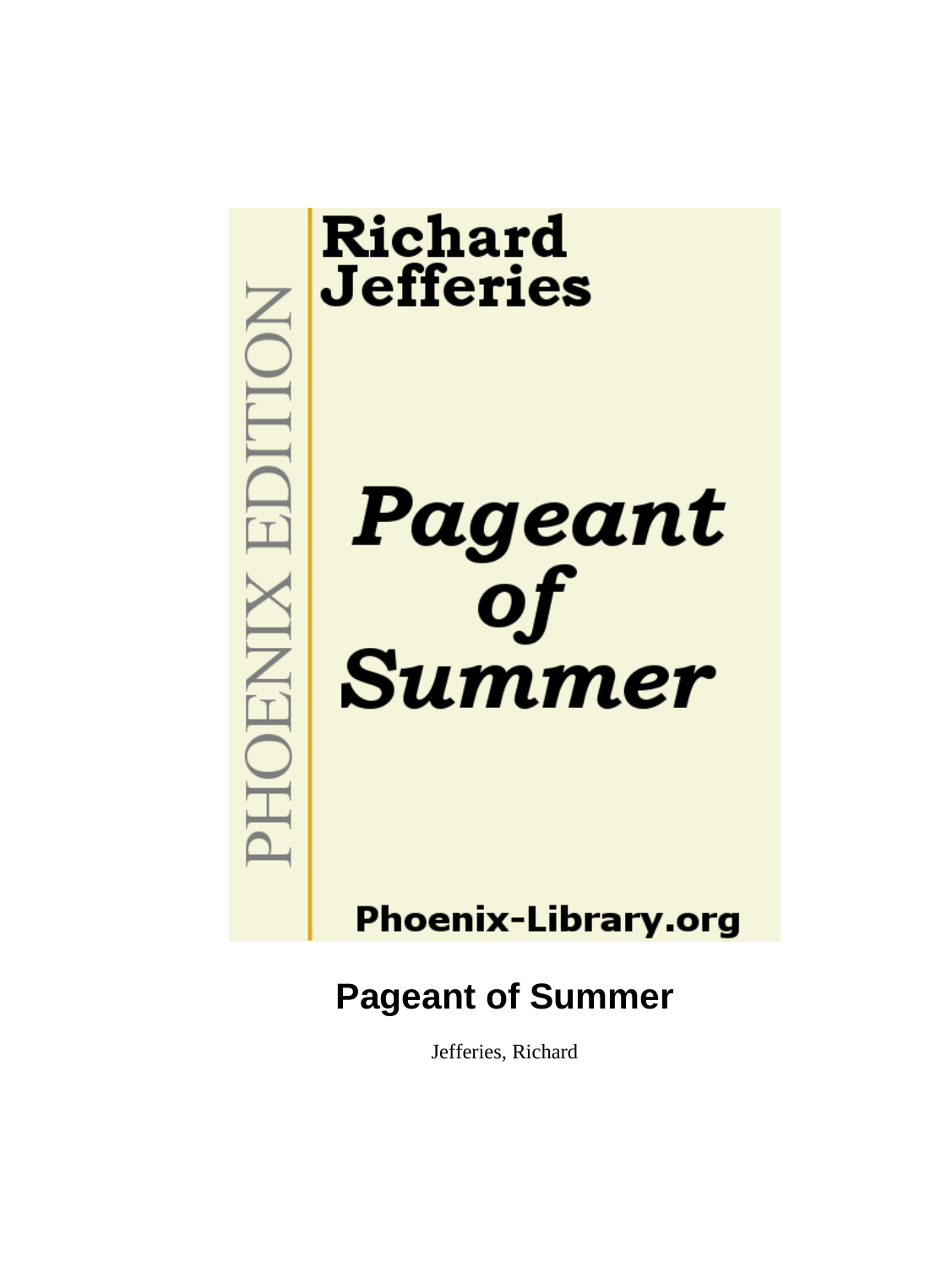[About Phoenix−Edition](#page-14-0) **[Copyright](#page-15-0)**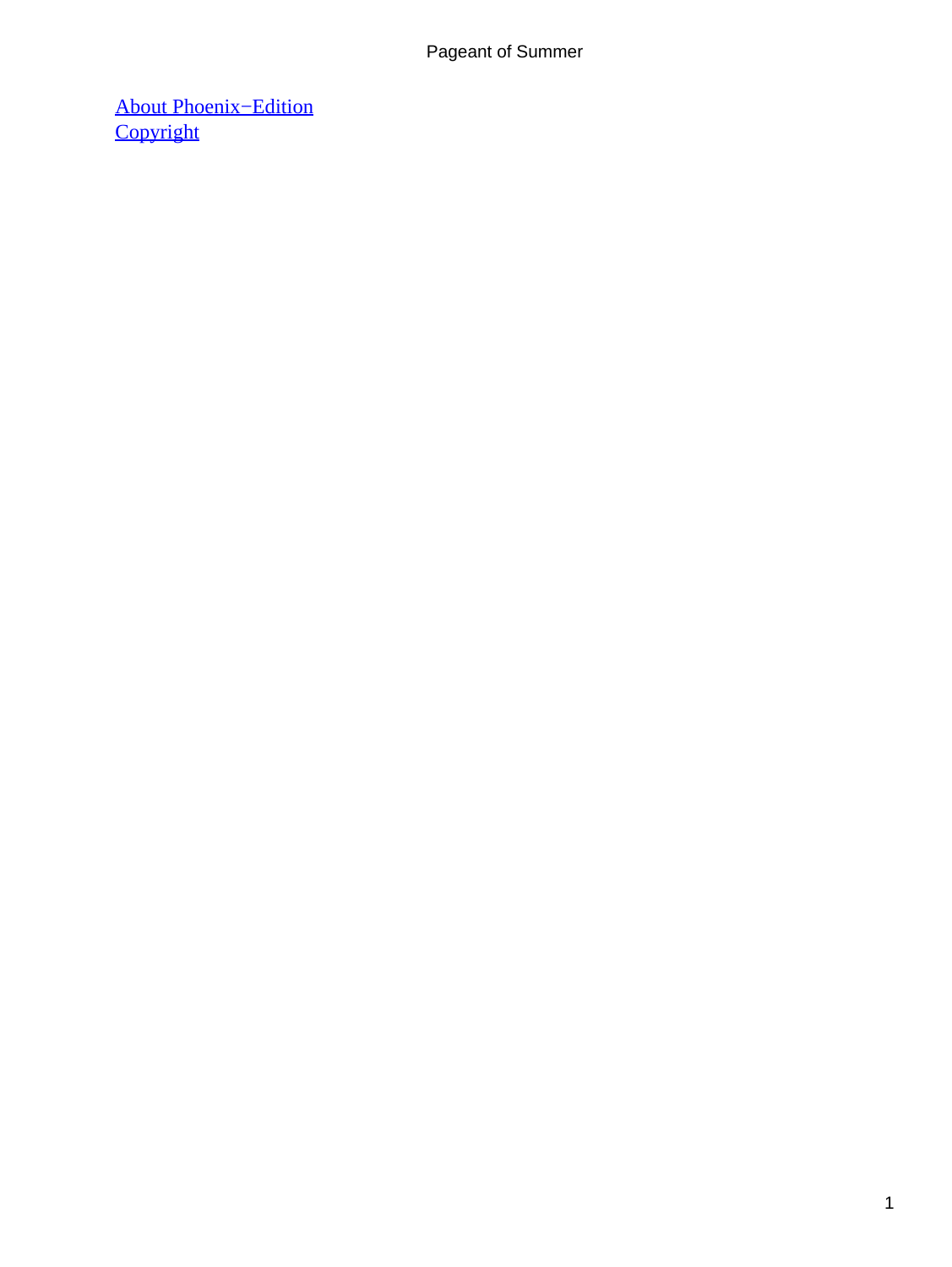# *T*HE **PAGEANT OF SUMMER**

I.

**GREEN** rushes, long and thick, standing up above the edge of the ditch, told the hour of the year as distinctly as the shadow on the dial the hour of the day. Green and thick and sappy to the touch, they felt like summer, soft and elastic, as if full of life, mere rushes though they were. On the fingers they left a green scent; rushes have a separate scent of green, so, too, have ferns, very different from that of grass or leaves. Rising from brown sheaths, the tall stems enlarged a little in the middle, like classical columns, and heavy with their sap and freshness, leaned against the hawthorn sprays. From the earth they had drawn its moisture, and made the ditch dry; some of the sweetness of the air had entered into their fibres, and the rushes − the common rushes − were full of beautiful summer. The white pollen of early grasses growing on the edge was dusted from them each time the hawthorn boughs were shaken by a thrush. These lower sprays came down in among the grass, and leaves and grass−blades touched. Smooth round stems of angelica, big as a gun−barrel, hollow and strong, stood on the slope of the mound, their tiers of well−balanced branches rising like those of a tree. Such a sturdy growth pushed back the ranks of hedge parsley in full white flower, which blocked every avenue and winding bird's−path of the bank. But the «gix,» or wild parsnip, reached already high above both, and would rear its fluted stalk, joint on joint, till it could face a man. Trees they were to the lesser birds, not even bending if perched on; but though so stout, the birds did not place their nests on or against them. Something in the odour of these umbelliferous plants, perhaps, is not quite liked; if brushed or bruised they give out a bitter greenish scent. Under their cover, well shaded and hidden, birds build, but not against or on the stems, though they will affix their nests to much less certain supports. With the grasses that overhung the edge, with the rushes in the ditch itself, and these great plants on the mound, the whole hedge was wrapped and thickened. No cunning of glance could see through it; it would have needed a ladder to help any one look over.

 It was between the may and the June roses. The may bloom had fallen, and among the hawthorn boughs were the little green bunches that would feed the red−wings in autumn. High up the briars had climbed, straight and towering while there was a thorn or an ash sapling, or a yellow−green willow, to uphold them, and then curving over towards the meadow. The buds were on them, but not yet open; it was between the may and the rose.

 As the wind, wandering over the sea, takes from each wave an invisible portion, and brings to those on shore the ethereal essence of ocean, so the air lingering among the wood and hedges − green waves and billows − became full of fine atoms of summer. Swept from notched hawthorn leaves, broad−topped oak−leaves, narrow ash sprays and oval willows; from vast elm cliffs and sharp−taloned brambles under; brushed from the waving grasses and stiffening corn, the dust of the sunshine was borne along and breathed. Steeped in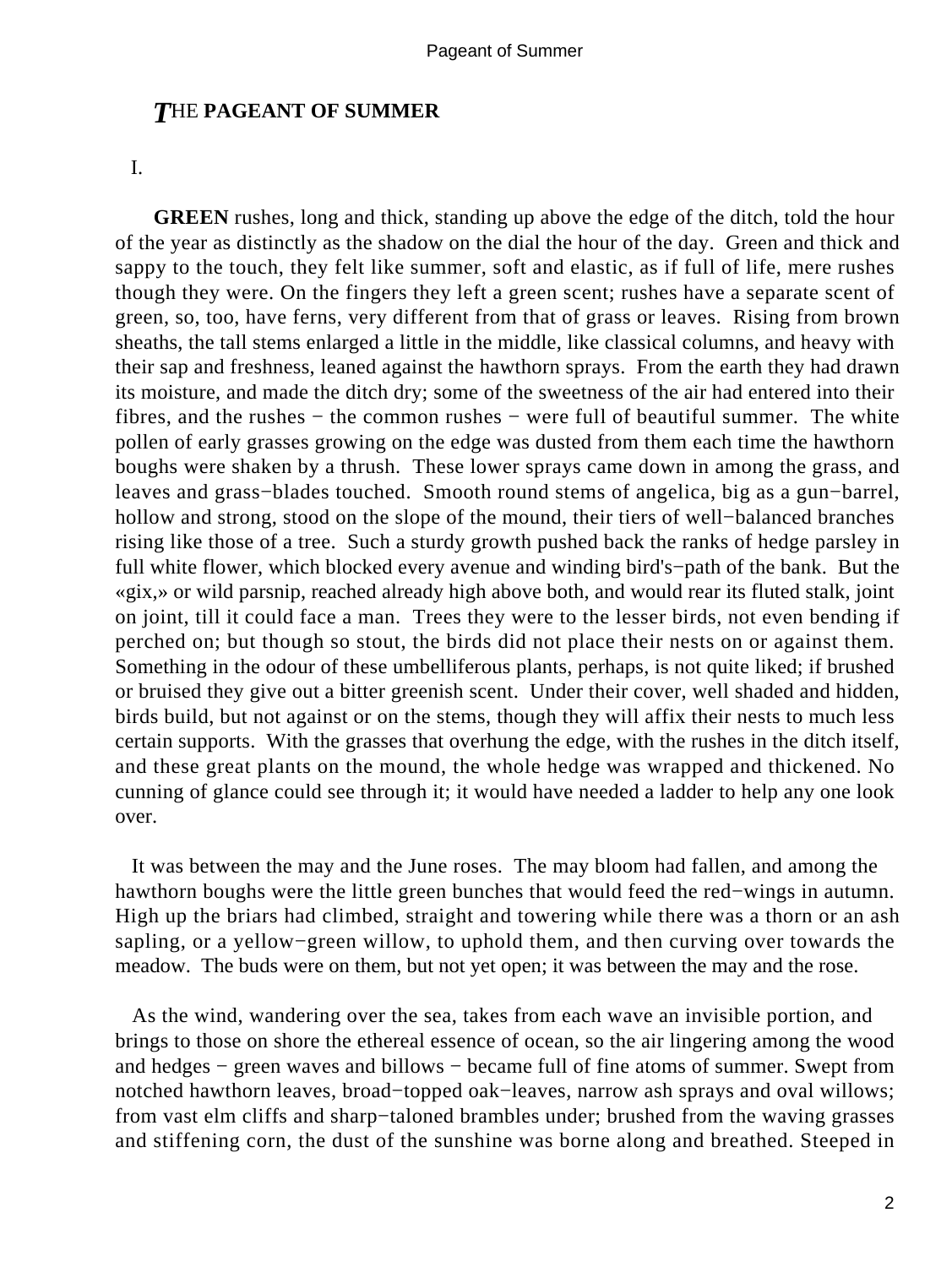flower and pollen to the music of bees and birds, the stream of the atmosphere became a living thing. It was life to breathe it, for the air itself was life. The strength of the earth went up through the leaves into the wind. Fed thus on the food of the Immortals, the heart opened to the width and depth of the summer – to the broad horizon afar, down to the minutest creature in the grass, up to the highest swallow. Winter shows us Matter in its dead form, like the Primary rocks, like granite and basalt – clear but cold and frozen crystal. Summer shows us Matter changing into life, sap rising from the earth through a million tubes, the alchemic power of light entering the solid oak; and see! it bursts forth in countless leaves. Living things leap in the grass, living things drift upon the air, living things are coming forth to breathe in every hawthorn bush. No longer does the immense weight of Matter − the dead, the crystallized − press ponderously on the thinking mind. The whole office of Matter is to feed life − to feed the green rushes, and the roses that are about to be; to feed the swallows above, and us that wander beneath them. So much greater is this green and common rush than all the Alps.

 Fanning so swiftly, the wasp's wings are but just visible as he passes; did he pause, the light would be apparent through their texture. On the wings of the dragon−fly as he hovers an instant before he darts there is a prismatic gleam. These wing textures are even more delicate than the minute filaments on a swallow's quill, more delicate than the pollen of a flower. They are formed of matter indeed, but how exquisitely it is resolved into the means and organs of life! Though not often consciously recognized, perhaps this is the great pleasure of summer, to watch the earth, the dead particles, resolving themselves into the living case of life, to see the seed−leaf push aside the clod and become by degrees the perfumed flower. From the tiny mottled egg come the wings that by−and−by shall pass the immense sea. It is in this marvellous transformation of clods and cold matter into living things that the joy and the hope of summer reside. Every blade of grass, each leaf, each separate floret and petal, is an inscription speaking of hope. Consider the grasses and the oaks, the swallows, the sweet blue butterfly – they are one and all a sign and token showing before our eyes earth made into life. So that my hope becomes as broad as the horizon afar, reiterated by every leaf, sung on every bough, reflected in the gleam of every flower. There is so much for us yet to come, so much to be gathered, and enjoyed. Not for you or me, now, but for our race, who will ultimately use this magical secret for their happiness. Earth holds secrets enough to give them the life of the fabled Immortals. My heart is fixed firm and stable in the belief that ultimately the sunshine and the summer, the flowers and the azure sky, shall become, as it were, interwoven into man's existence. He shall take from all their beauty and enjoy their glory. Hence it is that a flower is to me so much more than stalk and petals. When I look in the glass I see that every line in my face means pessimism; but in spite of my face – that is my experience – I remain an optimist. Time with an unsteady hand has etched thin crooked lines, and, deepening the hollows, has cast the original expression into shadow. Pain and sorrow flow over us with little ceasing, as the sea−hoofs beat on the beach. Let us not look at ourselves but onwards, and take strength from the leaf and the signs of the field. He is indeed despicable who cannot look onwards to the ideal life of man. Not to do so is to deny our birthright of mind.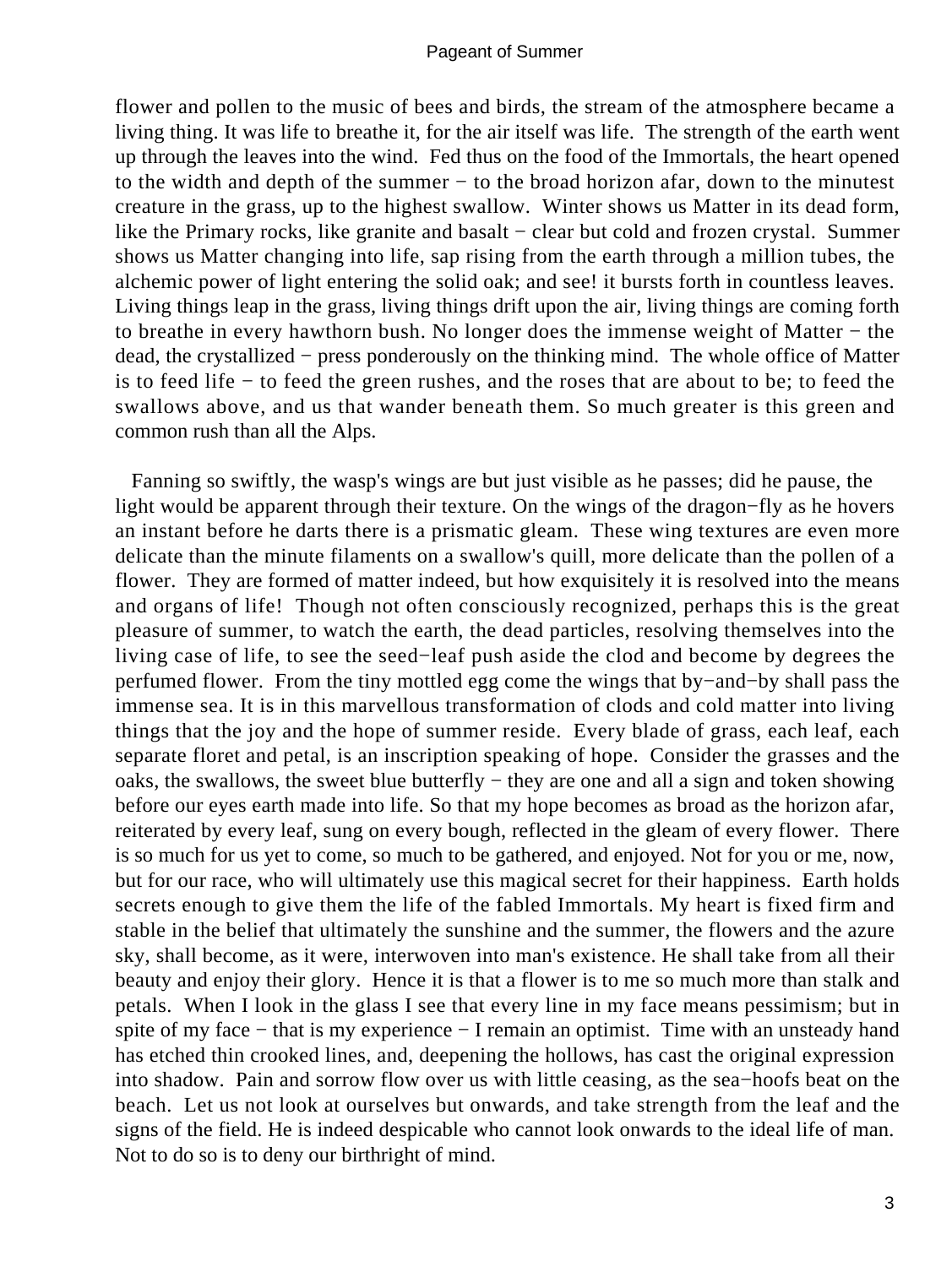The long grass flowing towards the hedge has reared in a wave against it. Along the hedge it is higher and greener, and rustles into the very bushes. There is a mark only now where the footpath was; it passed close to the hedge, but its place is traceable only as a groove in the sorrel and seed−tops. Though it has quite filled the path, the grass there cannot send its tops so high; it has left a winding crease. By the hedge here stands a moss−grown willow, and its slender branches extend over the sward. Beyond it is an oak, just apart from the bushes; then the ground gently rises, and an ancient pollard ash, hollow and black inside, guards an open gateway like a low tower. The different tone of green shows that the hedge is there of nut−trees; but one great hawthorn spreads out in a semicircle, roofing the grass which is yet more verdant in the still pool (as it were) under it. Next a corner, more oaks, and a chestnut in bloom. Returning to this spot an old apple tree stands right out in the meadow like an island. There seemed just now the tiniest twinkle of movement by the rushes, but it was lost among the hedge parsley. Among the grey leaves of the willow there is another flit of motion; and visible now against the sky there is a little brown bird, not to be distinguished at the moment from the many other little brown birds that are known to be about. He got up into the willow from the hedge parsley somehow, without being seen to climb or fly. Suddenly he crosses to the tops of the hawthorn and immediately flings himself up into the air a yard or two, his wings and ruffled crest making a ragged outline; jerk, jerk, jerk, as if it were with the utmost difficulty he could keep even at that height. He scolds, and twitters, and chirps, and all at once sinks like a stone into the hedge and out of sight as a stone into a pond. It is a whitethroat; his nest is deep in the parsley and nettles. Presently he will go out to the island apple tree and back again in a minute or two; the pair of them are so fond of each other's affectionate company, they cannot remain apart.

 Watching the line of the hedge, about every two minutes, either near at hand or yonder a bird darts out just at the level of the grass, hovers a second with labouring wings, and returns as swiftly to the cover. Sometimes it is a flycatcher, sometimes a greenfinch, or chaffinch, now and then a robin, in one place a shrike, perhaps another is a red−start. They are flyfishing all of them, seizing insects from the sorrel tips and grass, as the kingfisher takes a roach from the water. A blackbird slips up into the oak and a dove descends in the corner by the chestnut tree. But these are not visible together, only one at a time and with intervals. The larger part of the life of the hedge is out of sight. All the thrush−fledglings, the young blackbirds, and finches are hidden, most of them on the mound among the ivy, and parsley, and rough grasses, protected, too, by a roof of brambles. The nests that still have eggs are not, like the nests of the early days of April, easily found; they are deep down in the tangled herbage by the shore of the ditch, or far inside the thorny thickets which then looked mere bushes, and are now so broad. Landrails are running in the grass concealed as a man would be in a wood; they have nests and eggs on the ground for which you may search in vain till the mowers come.

 Up in the corner a fragment of white fur and marks of scratching show where a doe has been preparing for a litter. Some well− trodden runs lead from mound to mound; they are sandy near the hedge where the particles have been carried out adhering to the rabbits' feet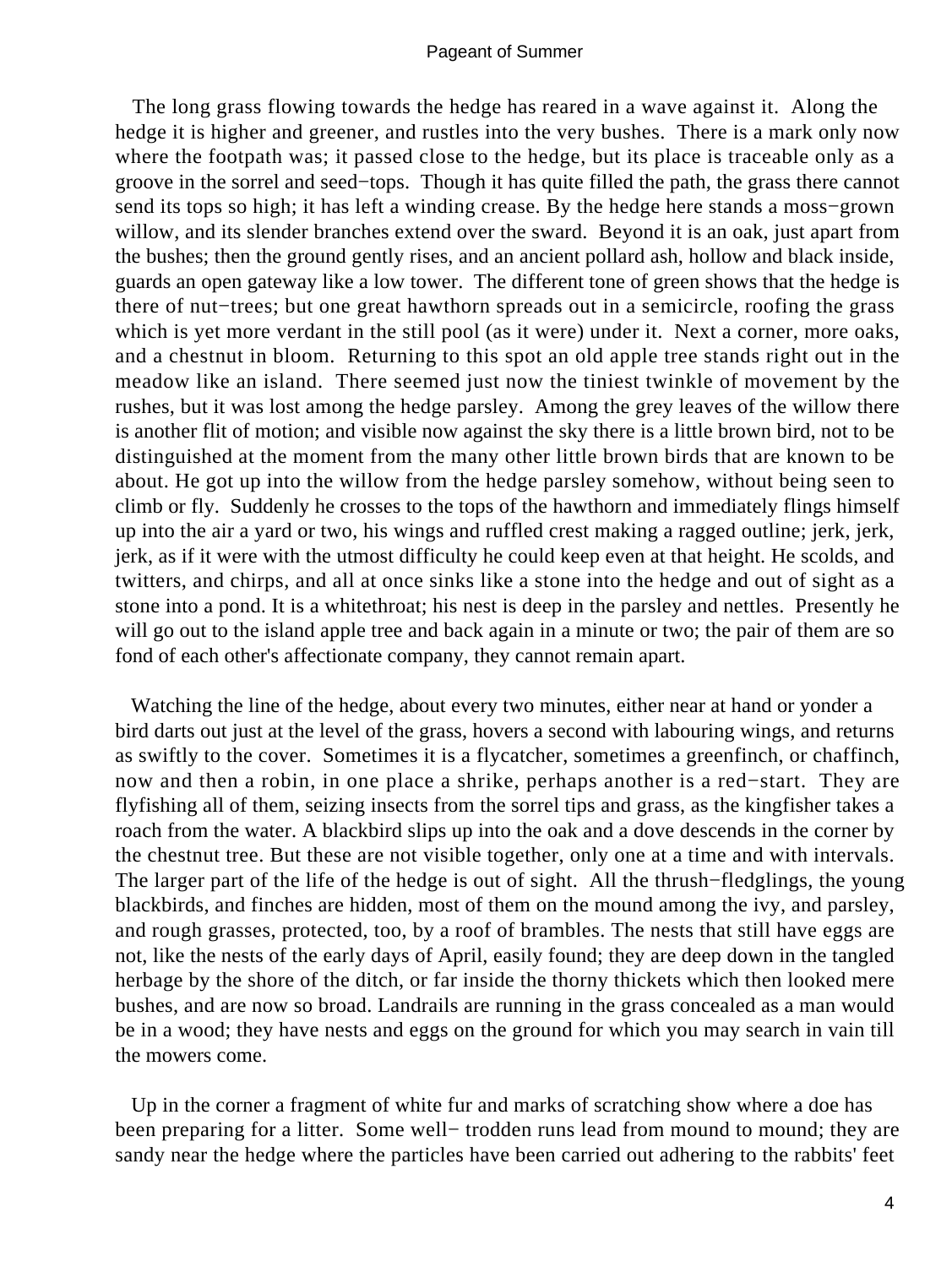and fur. A crow rises lazily from the upper end of the field, and perches in the chestnut. His presence, too, was unsuspected. He is there by far too frequently. At this season the crows are always in the mowing−grass, searching about, stalking in winding tracks from furrow to furrow, picking up an egg here and a foolish fledgling that has wandered from the mound yonder. Very likely there may be a moorhen or two slipping about under cover of the long grass; thus hidden, they can leave the shelter of the flags and wander a distance from the brook. So that beneath the surface of the grass and under the screen of the leaves there are ten times more birds than are seen.

 Besides the singing and calling, there is a peculiar sound which is only heard in summer. Waiting quietly to discover what birds are about, I become aware of a sound in the very air. It is not the midsummer hum which will soon be heard over the heated hay in the valley and over the cooler hills alike. It is not enough to be called a hum, and does but just tremble at the extreme edge of hearing. If the branches wave and rustle they overbear it; the buzz of a passing bee is so much louder, it overcomes all of it that is in the whole field. I cannot define it, except by calling the hours of winter to mind − they are silent; you hear a branch crack or creak as it rubs another in the wood, you hear the hoar frost crunch on the grass beneath your feet, but the air is without sound in itself. The sound of summer is everywhere − in the passing breeze, in the hedge, in the broad−branching trees, in the grass as it swings; all the myriad particles that together make the summer are in motion. The sap moves in the trees, the pollen is pushed out from grass and flower, and yet again these acres and acres of leaves and square miles of grass blades − for they would cover acres and square miles if reckoned edge to edge − are drawing their strength from the atmosphere. Exceedingly minute as these vibrations must be, their numbers perhaps may give them a volume almost reaching in the aggregate to the power of the ear. Besides the quivering leaf, the swinging grass, the fluttering bird's wing, and the thousand oval membranes which innumerable insects whirl about, a faint resonance seems to come from the very earth itself. The fervour of the sunbeams descending in a tidal flood rings on the strung harp of earth. It is this exquisite undertone, heard and yet unheard, which brings the mind into sweet accordance with the wonderful instrument of nature.

 By the apple tree there is a low bank, where the grass is less tall and admits the heat direct to the ground; here there are blue flowers − bluer than the wings of my favourite butterflies − with white centres − the lovely bird's−eyes, or veronica. The violet and cowslip, bluebell and rose, are known to thousands; the veronica is overlooked. The ploughboys know it, and the wayside children, the mower and those who linger in fields, but few else. Brightly blue and surrounded by greenest grass, imbedded in and all the more blue for the shadow of the grass, these growing butterflies' wings draw to themselves the sun. From this island I look down into the depth of the grasses. Red sorrel spires − deep drinkers of reddest sun wine − stand the boldest, and in their numbers threaten the buttercups. To these in the distance they give the gipsy−gold tint − the reflection of fire on plates of the precious metal. It will show even on a ring by firelight; blood in the gold, they say. Gather the open marguerite daisies, and they seem large − so wide a disc, such fingers of rays; but in the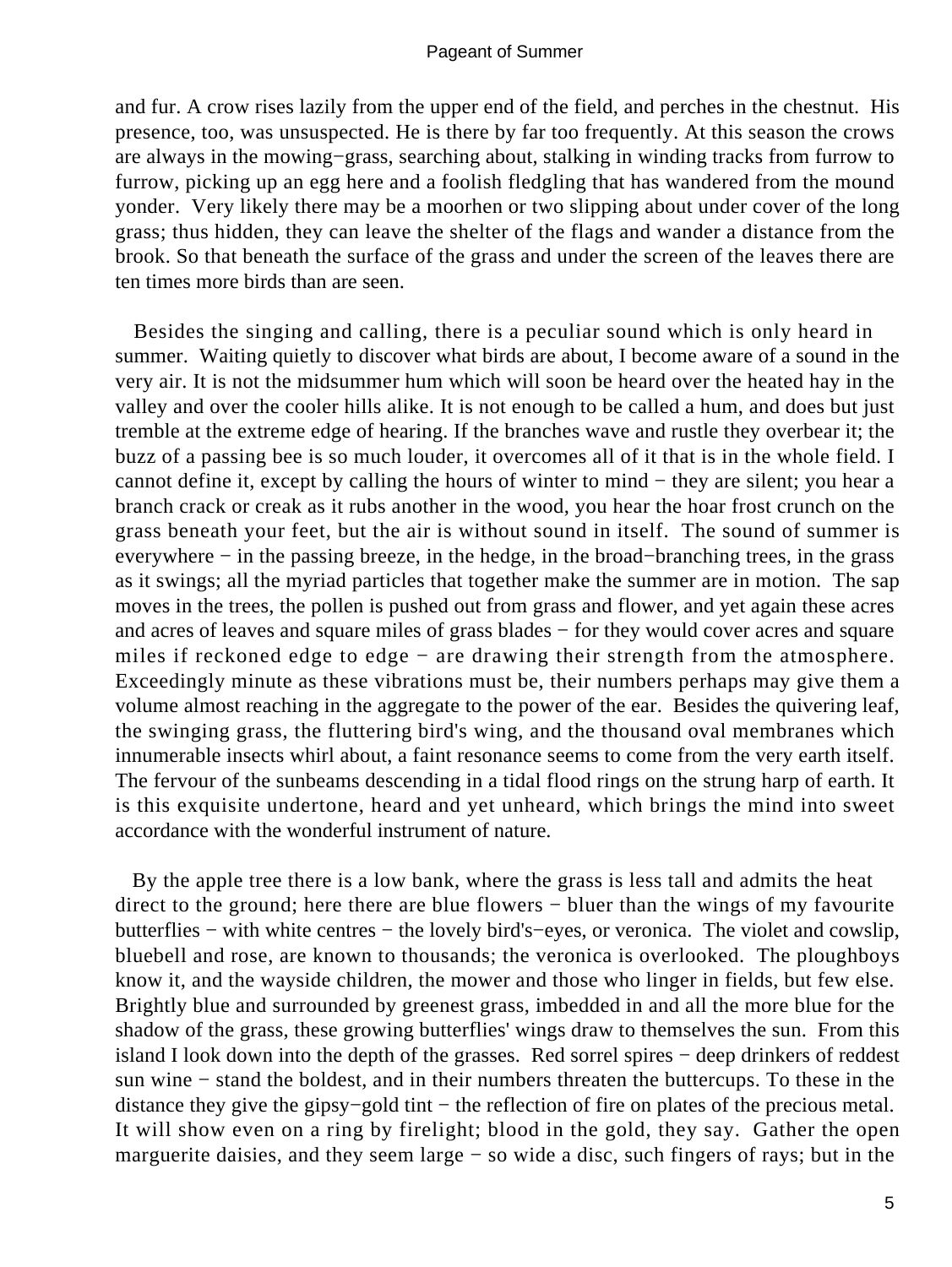grass their size is toned by so much green. Clover heads of honey lurk in the bunches and by the hidden footpath. Like clubs from Polynesia the tips of the grasses are varied in shape: some tend to a point – the foxtails – some are hard and cylindrical; others, avoiding the club shape, put forth the slenderest branches with fruit of seed at the ends, which tremble as the air goes by. Their stalks are ripening and becoming of the colour of hay while yet the long blades remain green.

 Each kind is repeated a hundred times, the foxtails are succeeded by foxtails, the narrow blades by narrow blades, but never become monotonous; sorrel stands by sorrel, daisy flowers by daisy. This bed of veronica at the foot of the ancient apple has a whole handful of flowers, and yet they do not weary the eye. Oak follows oak and elm ranks with elm, but the woodlands are pleasant; however many times reduplicated, their beauty only increases. So, too, the summer days; the sun rises on the same grasses and green hedges, there is the same blue sky, but did we ever have enough of them? No, not in a hundred years! There seems always a depth, somewhere, unexplored, a thicket that has not been seen through, a corner full of ferns, a quaint old hollow tree, which may give us something. Bees go by me as I stand under the apple, but they pass on for the most part bound on a long journey, across to the clover fields or up to the thyme lands; only a few go down into the mowing−grass. The hive bees are the most impatient of insects; they cannot bear to entangle their wings beating against grasses or boughs. Not one will enter a hedge. They like an open and level surface, places cropped by sheep, the sward by the roadside, fields of clover, where the flower is not deep under grass.

# II.

 IT is the patient humble−bee that goes down into the forest of the mowing−grass. If entangled, the humble−bee climbs up a sorrel stem and takes wing, without any sign of annoyance. His broad back with tawny bar buoyantly glides over the golden buttercups. He hums to himself as he goes, so happy is he. He knows no skep, no cunning work in glass receives his labour, no artificial saccharine aids him when the beams of the sun are cold, there is no step to his house that he may alight in comfort; the way is not made clear for him that he may start straight for the flowers, nor are any sown for him. He has no shelter if the storm descends suddenly; he has no dome of twisted straw well thatched and tiled to retreat to. The butcher−bird, with a beak like a crooked iron nail, drives him to the ground, and leaves him pierced with a thorn but no hail of shot revenges his tortures. The grass stiffens at nightfall (in autumn), and he must creep where he may, if possibly he may escape the frost. No one cares for the humble−bee. But down to the flowering nettle in the mossy−sided ditch, up into the tall elm, winding in and out and round the branched buttercups, along the banks of the brook, far inside the deepest wood, away he wanders and despises nothing. His nest is under the rough grasses and the mosses of the mound, a mere tunnel beneath the fibres and matted surface. The hawthorn overhangs it, the fern grows by, red mice rustle past.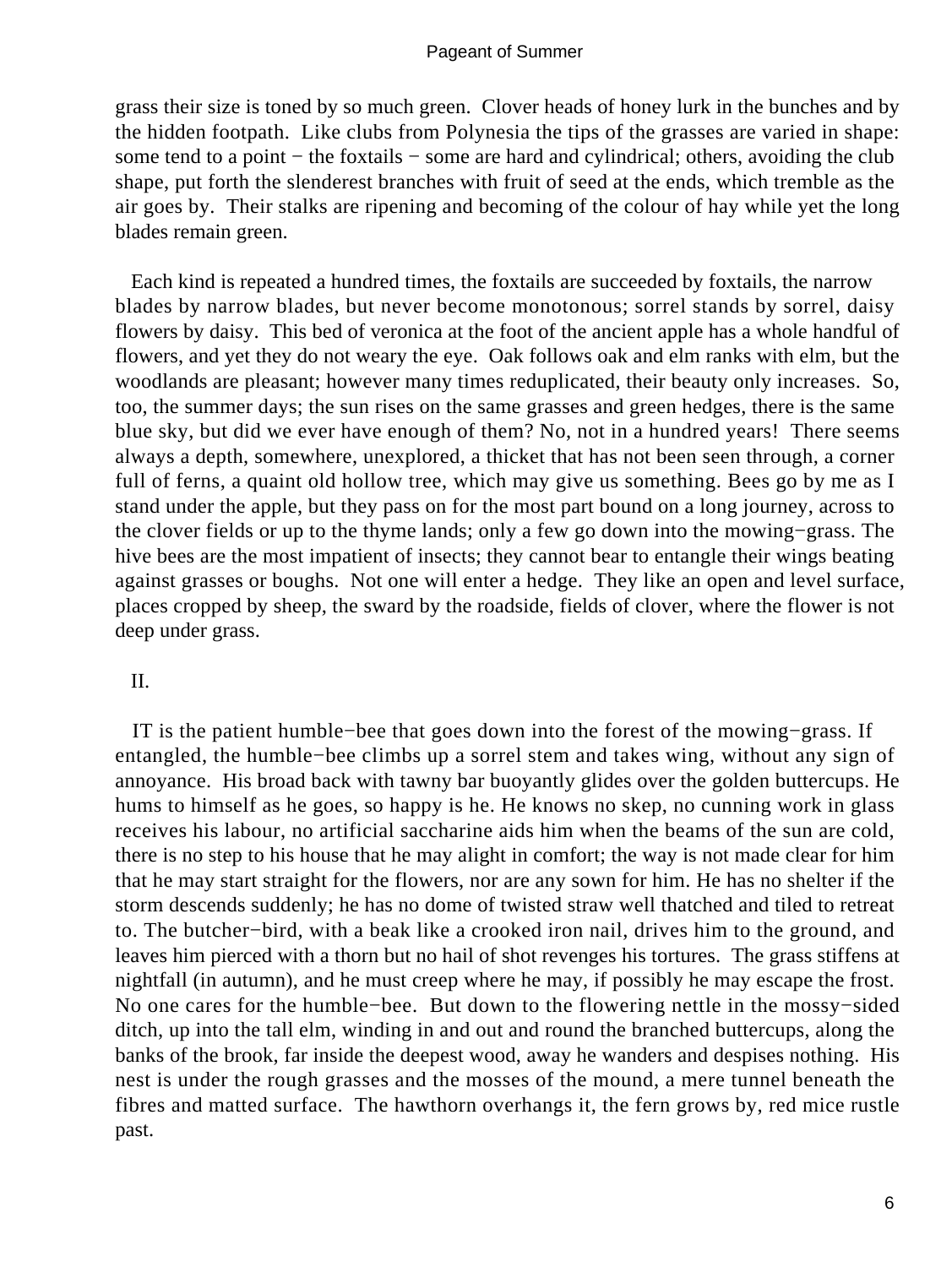It thunders, and the great oak trembles; the heavy rain drops through the treble roof of oak and hawthorn and fern. Under the arched branches the lightning plays along, swiftly to and fro, or seems to, like the swish of a whip, a yellowish−red against the green; a boom! a crackle as if a tree fell from the sky. The thick grasses are bowed, the white florets of the wild parsley are beaten down, the rain hurls itself, and suddenly a fierce blast tears the green oak leaves and whirls them out into the fields; but the humble−bee's home, under moss and matted fibres, remains uninjured. His house at the root of the king of trees, like a cave in the rock, is safe. The storm passes and the sun comes out, the air is the sweeter and the richer for the rain, like verses with a rhyme; there will be more honey in the flowers. Humble he is, but wild; always in the field, the wood; always by the banks and thickets; always wild and humming to his flowers. Therefore I like the humble−bee, being, at heart at least, for ever roaming among the woodlands and the hills and by the brooks. In such quick summer storms the lightning gives the impression of being far more dangerous than the zigzag paths traced on the autumn sky. The electric cloud seems almost level with the ground, and the livid flame to rush to and fro beneath the boughs as the little bats do in the evening.

 Caught by such a cloud, I have stayed under thick larches at the edge of plantations. They are no shelter, but conceal one perfectly. The wood pigeons come home to their nest trees; in larches they seem to have permanent nests, almost like rooks. Kestrels, too, come home to the wood. Pheasants crow, but not from fear − from defiance; in fear they scream. The boom startles them, and they instantly defy the sky. The rabbits quietly feed on out in the field between the thistles and rushes that so often grow in woodside pastures, quietly hopping to their favourite places, utterly heedless how heavy the echoes may be in the hollows of the wooded hills. Till the rain comes they take no heed whatever, but then make for shelter. Blackbirds often make a good deal of noise; but the soft turtle−doves coo gently, let the lightning be as savage as it will. Nothing has the least fear. Man alone, more senseless than a pigeon, put a god in vapour; and to this day, though the printing press has set a foot on every threshold, numbers bow the knee when they hear the roar the timid dove does not heed. So trustful are the doves, the squirrels, the birds of the branches, and the creatures of the field. Under their tuition let us rid ourselves of mental terrors, and face death itself as calmly as they do the livid lightning; so trustful and so content with their fate, resting in themselves and unappalled. If but by reason and will I could reach the godlike calm and courage of what we so thoughtlessly call the timid turtle−dove, I should lead a nearly perfect life.

 The bark of the ancient apple tree under which I have been standing is shrunken like iron which has been heated and let cool round the rim of a wheel. For a hundred years the horses have rubbed against it while feeding in the aftermath. The scales of the bark are gone or smoothed down and level, so that insects have no hiding−place. There are no crevices for them, the horsehairs that were caught anywhere have been carried away by birds for their nests. The trunk is smooth and columnar, hard as iron. A hundred times the mowing−grass has grown up around it, the birds have built their nests, the butterflies fluttered by, and the acorns dropped from the oaks. It is a long, long time, counted by artificial hours or by the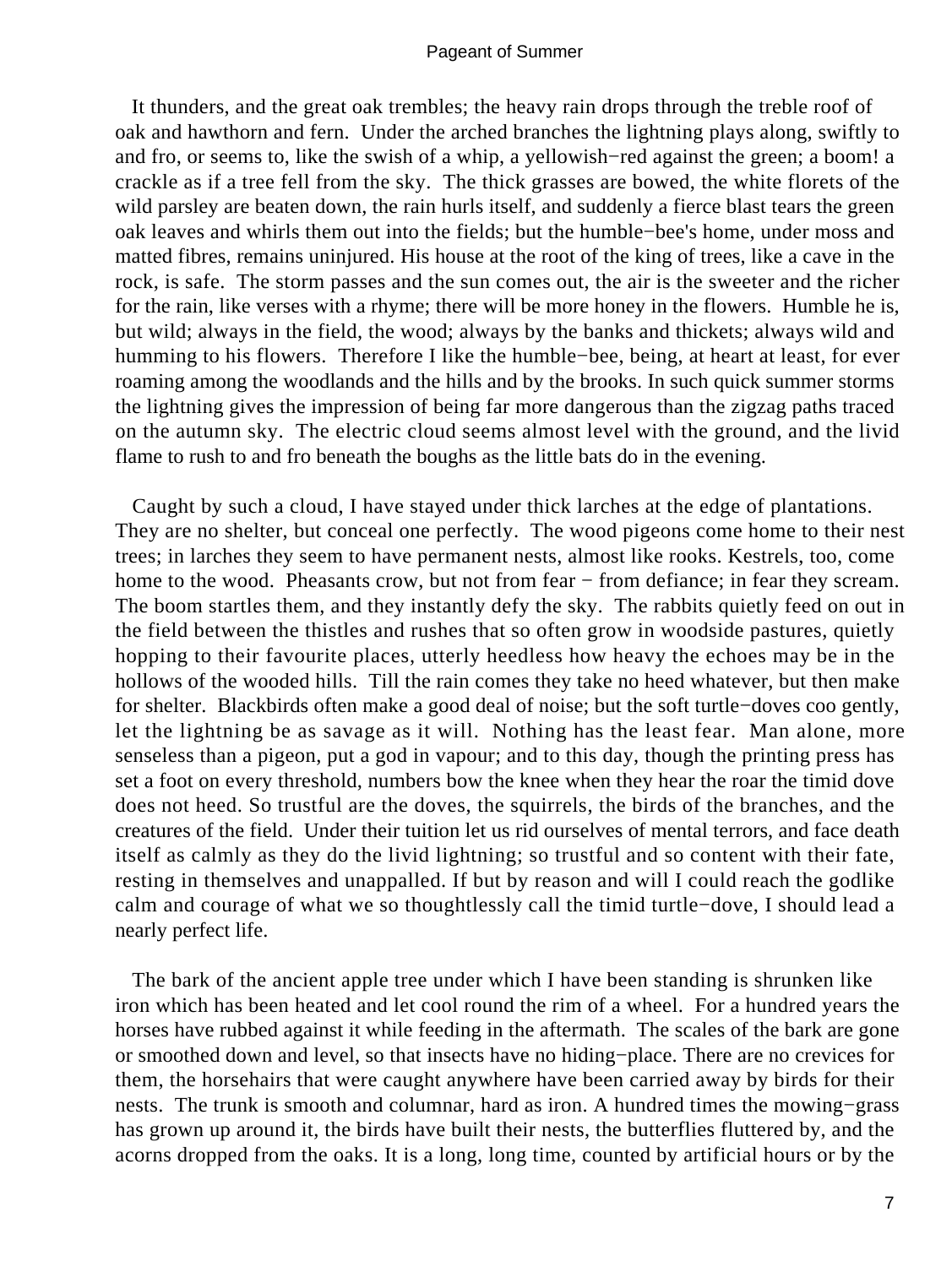seasons, but it is longer still in another way. The greenfinch in the hawthorn yonder has been there since I came out, and all the time has been happily talking to his love. He has left the hawthorn indeed, but only for a minute or two, to fetch a few seeds, and comes back each time more full of song−talk than ever. He notes no slow movement of the oak's shadow on the grass; it is nothing to him and his lady dear that the sun, as seen from his nest, is crossing from one great bough of the oak to another. The dew even in the deepest and most tangled grass has long since been dried, and some of the flowers that close at noon will shortly fold their petals. The morning airs, which breathe so sweetly, come less and less frequently as the heat increases. Vanishing from the sky, the last fragments of cloud have left an untarnished azure. Many times the bees have returned to their hives, and thus the index of the day advances. It is nothing to the greenfinches; all their thoughts are in their song−talk. The sunny moment is to them all in all. So deeply are they rapt in it that they do not know whether it is a moment or a year. There is no clock for feeling, for joy, for love.

 And with all their motions and stepping from bough to bough, they are not restless; they have so much time, you see. So, too, the whitethroat in the wild parsley; so, too, the thrush that just now peered out and partly fluttered his wings as he stood to look. A butterfly comes and stays on a leaf − a leaf much warmed by the sun − and shuts his wings. In a minute he opens them, shuts them again, half wheels round, and by−and−by − just when he chooses, and not before − floats away. The flowers open, and remain open for hours, to the sun. Hastelessness is the only word one can make up to describe it; there is much rest, but no haste. Each moment, as with the greenfinches, is so full of life that it seems so long and so sufficient in itself. Not only the days, but life itself lengthens in summer. I would spread abroad my arms and gather more of it to me, could I do so.

 All the procession of living and growing things passes. The grass stands up taller and still taller, the sheaths open, and the stalk arises, the pollen clings till the breeze sweeps it. The bees rush past, and the resolute wasps; the humble−bees, whose weight swings them along. About the oaks and maples the brown chafers swarm, and the fern−owls at dusk, and the blackbirds and jays by day, cannot reduce their legions while they last. Yellow butterflies, and white, broad red admirals, and sweet blues; think of the kingdom of flowers which is theirs! Heavy moths burring at the edge of the copse; green, and red, and gold flies: gnats, like smoke, around the tree−tops; midges so thick over the brook, as if you could haul a netful; tiny leaping creatures in the grass; bronze beetles across the path; blue dragonflies pondering on cool leaves of water−plantain. Blue jays flitting, a magpie drooping across from elm to elm; young rooks that have escaped the hostile shot blundering up into the branches; missel thrushes leading their fledglings, already strong on the wing, from field to field. An egg here on the sward dropped by a starling; a red ladybird creeping, tortoise−like, up a green fern frond. Finches undulating through the air, shooting themselves with closed wings, and linnets happy with their young.

 Golden dandelion discs − gold and orange − of a hue more beautiful, I think, than the higher and more visible buttercup. A blackbird, gleaming, so black is he, splashing in the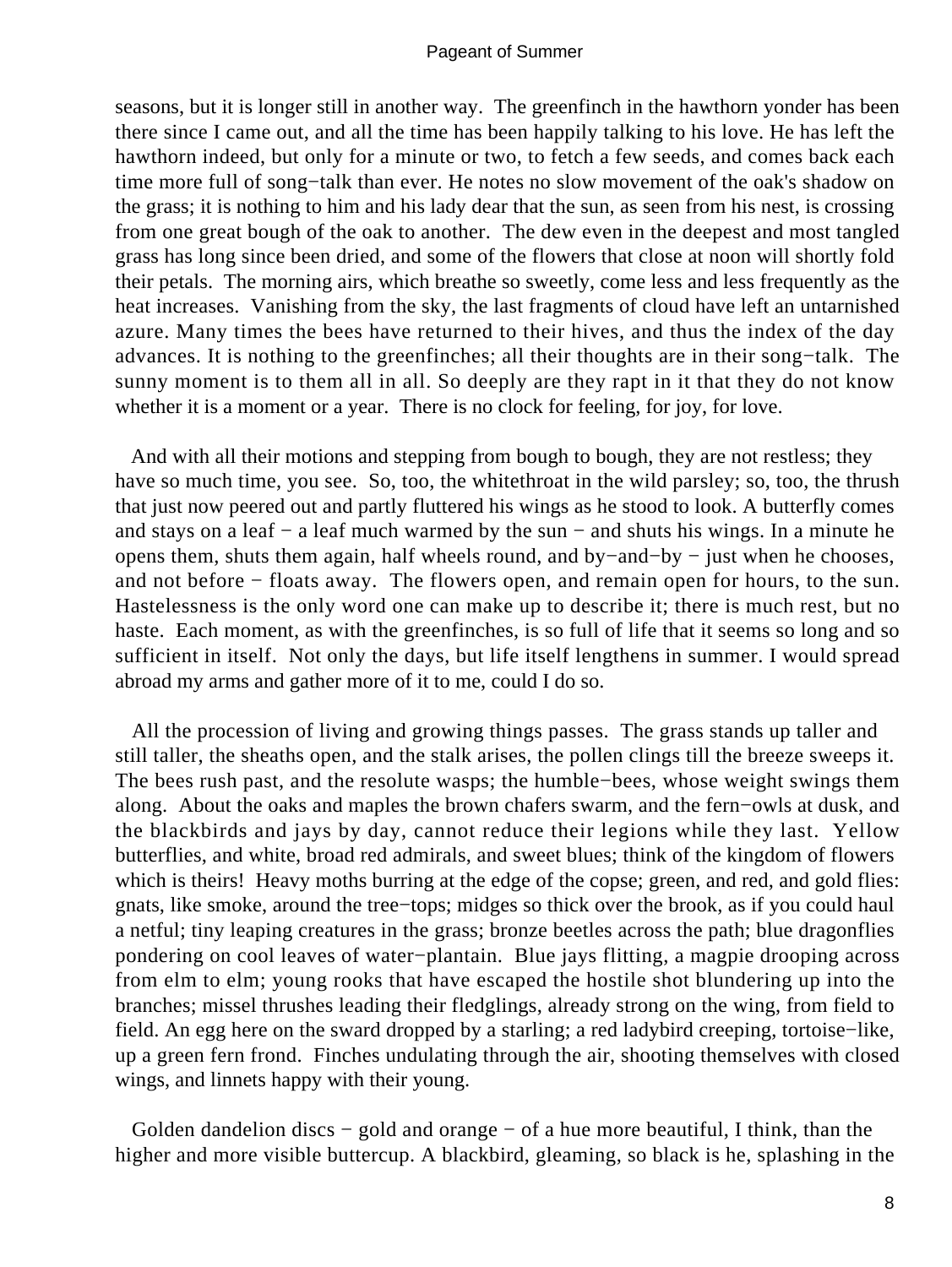runlet of water across the gateway. A ruddy king−fisher swiftly drawing himself, as you might draw a stroke with a pencil, over the surface of the yellow buttercups, and away above the hedge. Hart's−tongue fern, thick with green, so green as to be thick with its colour, deep in the ditch under the shady hazel boughs. White meadow−sweet lifting its tiny florets, and black−flowered sedges. You must push through the reed grass to find the sword−flags; the stout willow−herbs will not be trampled down, but resist the foot like underwood. Pink lychnis flowers behind the withy stoles, and little black moorhens swim away, as you gather it, after their mother, who has dived under the water−grass, and broken the smooth surface of the duckweed. Yellow loosestrife is rising, thick comfrey stands at the very edge; the sandpipers run where the shore is free from bushes. Back by the underwood the prickly and repellent brambles will presently present us with fruit. For the squirrels the nuts are forming, green beechmast is there − green wedges under the spray; up in the oaks the small knots, like bark rolled up in a dot, will be acorns. Purple vetches along the mounds, yellow lotus where the grass is shorter, and orchis succeeds to orchis. As I write them, so these things come − not set in gradation, but like the broadcast flowers in the mowing−grass.

 Now follows the gorse, and the pink rest−harrow, and the sweet lady's bedstraw, set as it were in the midst of a little thorn− bush. The broad repetition of the yellow clover is not to be written; acre upon acre, and not one spot of green, as if all the green had been planed away, leaving only the flowers to which the bees come by the thousand from far and near. But one white campion stands in the midst of the lake of yellow. The field is scented as though a hundred hives of honey had been emptied on it. Along the mound by it the bluebells are seeding, the hedge has been cut and the ground is strewn with twigs. Among those seeding blue−bells and dry twigs and mosses I think a titlark has his nest, as he stays all day there and in the oak over. The pale clear yellow of charlock, sharp and clear, promises the finches bushels of seed for their young. Under the scarlet of the poppies the larks run, and then for change of colour soar into the blue. Creamy honeysuckle on the hedge around the cornfield, buds of wild rose everywhere, but no sweet petal yet. Yonder, where the wheat can climb no higher up the slope, are the purple heath−bells, thyme and flitting stone−chats.

 The lone barn shut off by acres of barley is noisy with sparrows. It is their city, and there is a nest in every crevice, almost under every tile. Sometimes the partridges run between the ricks, and when the bats come out of the roof, leverets play in the waggon−track. At even a fern−owl beats by, passing close to the eaves whence the moths issue. On the narrow waggon−track which descends along a coombe and is worn in chalk, the heat pours down by day as if an invisible lens in the atmosphere focussed the sun's rays. Strong woody knapweed endures it, so does toadflax and pale blue scabious, and wild mignonette. The very sun of Spain burns and burns and ripens the wheat on the edge of the coombe, and will only let the spring moisten a yard or two around it; but there a few rushes have sprung, and in the water itself brooklime with blue flowers grows so thickly that nothing but a bird could find space to drink. So down again from this sun of Spain to woody coverts where the wild hops are blocking every avenue, and green−flowered bryony would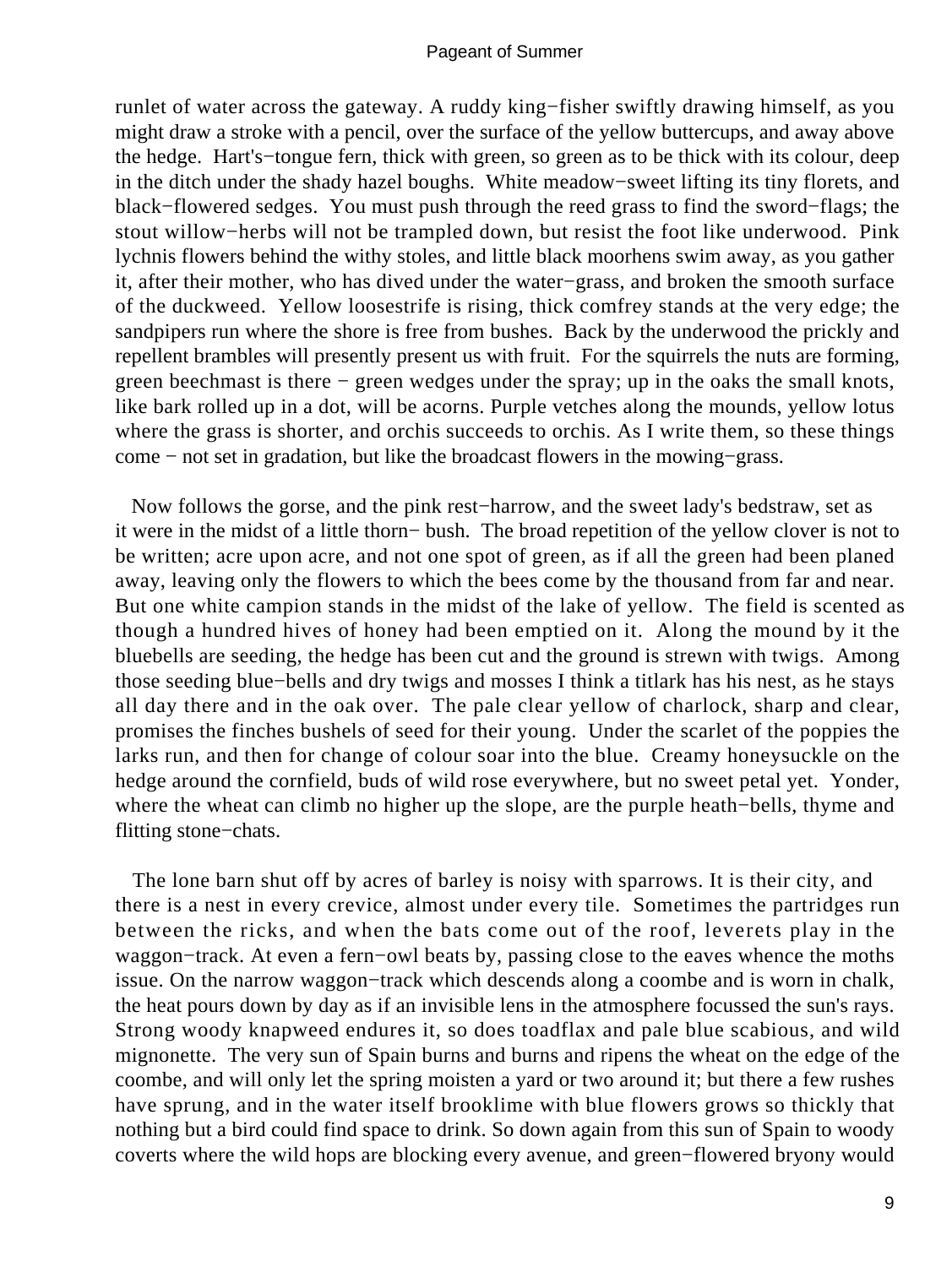fain climb to the trees; where grey−flecked ivy winds spirally about the red rugged bark of pines, where burdocks fight for the footpath, and teazle−heads look over the low hedges. Brake−fern rises five feet high; in some way woodpeckers are associated with brake, and there seem more of them where it flourishes. If you count the depth and strength of its roots in the loamy sand, add the thickness of its flattened stem, and the width of its branching fronds, you may say that it comes near to be a little tree. Beneath where the ponds are bushy mare's−tails grow, and on the moist banks jointed pewterwort; some of the broad bronze leaves of water−weeds seem to try and conquer the pond and cover it so firmly that a wagtail may run on them. A white butterfly follows along the waggon−road, the pheasants slip away as quietly as the butterfly flies, but a jay screeches loudly and flutters in high rage to see us. Under an ancient garden wall among matted bines of trumpet convolvulus, there is a hedge− sparrow's nest overhung with ivy on which even now the last black berries cling.

 There are minute white flowers on the top of the wall, out of reach, and lichen grows against it dried by the sun till it looks ready to crumble. By the gateway grows a thick bunch of meadow geranium, soon to flower; over the gate is the dusty highway road, quiet but dusty, dotted with the innumerable foot−marks of a flock of sheep that has passed. The sound of their bleating still comes back, and the bees driven up by their feet have hardly had time to settle again on the white clover beginning to flower on the short roadside sward. All the hawthorn leaves and briar and bramble, the honeysuckle, too, is gritty with the dust that has been scattered upon it. But see − can it be? Stretch a hand high, quick, and reach it down; the first, the sweetest, the dearest rose of June. Not yet expected, for the time is between the may and the roses, least of all here in the hot and dusty highway; but it is found − the first rose of June.

 Straight go the white petals to the heart; straight the mind's glance goes back to how many other pageants of summer in old times! When perchance the sunny days were even more sunny; when the stilly oaks were full of mystery, lurking like the Druid's mistletoe in the midst of their mighty branches. A glamour in the heart came back to it again from every flower; as the sunshine was reflected from them, so the feeling in the heart returned tenfold. To the dreamy summer haze, love gave a deep enchantment, the colours were fairer, the blue more lovely in the lucid sky. Each leaf finer, and the gross earth enamelled beneath the feet. A sweet breath on the air, a soft warm hand in the touch of the sunshine, a glance in the gleam of the rippled waters, a whisper in the dance of the shadows. The ethereal haze lifted the heavy oaks and they were buoyant on the mead, the rugged bark was chastened and no longer rough, each slender flower beneath them again refined. There was a presence everywhere, though unseen, on the open hills, and not shut out under the dark pines. Dear were the June roses then because for another gathered. Yet even dearer now with so many years as it were upon the petals; all the days that have been before, all the heart−throbs, all our hopes lie in this opened bud. Let not the eyes grow dim, look not back but forward; the soul must uphold itself like the sun. Let us labour to make the heart grow larger as we become older, as the spreading oak gives more shelter. That we could but take to the soul some of the greatness and the beauty of the summer!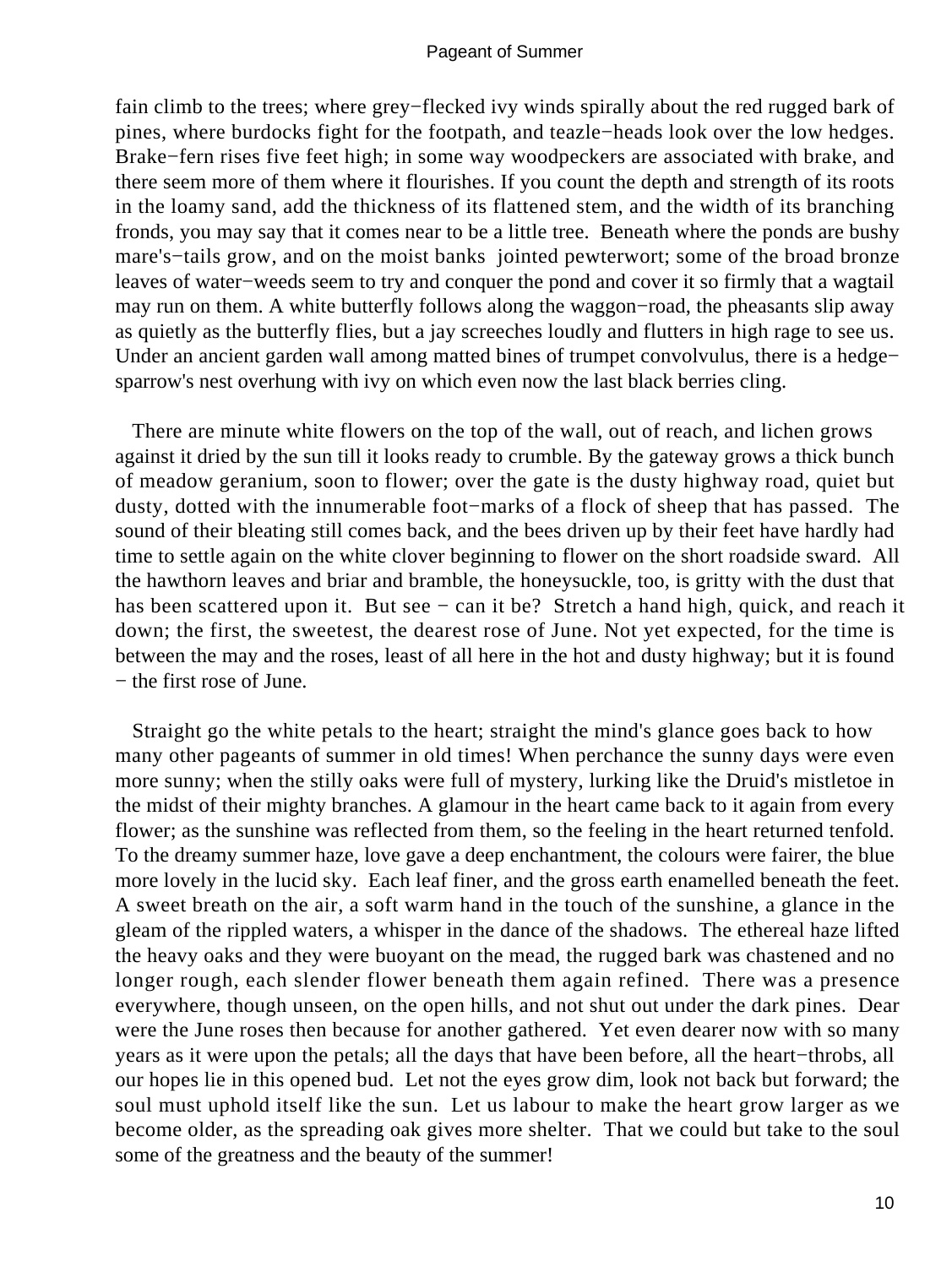Still the pageant moves. The song−talk of the finches rises and sinks like the tinkle of a waterfall. The green−finches have been by me all the while. A bullfinch pipes now and then further up the hedge where the brambles and thorns are thickest. Boldest of birds to look at, he is always in hiding. The shrill tone of a goldfinch came just now from the ash branches, but he has gone on. Every four or five minutes a chaffinch sings close by, and another fills the interval near the gateway. There are linnets somewhere, but I cannot from the old apple tree fix their exact place. Thrushes have sung and ceased; they will begin again in ten minutes. The blackbirds do not cease; the note uttered by a blackbird in the oak yonder before it can drop is taken up by a second near the top of the field, and ere it falls is caught by a third on the left−hand side. From one of the topmost boughs of an elm there fell the song of a willow warbler for a while; one of the least of birds, he often seeks the highest branches of the highest tree.

 A yellowhammer has just flown from a bare branch in the gateway, where he has been perched and singing a full hour. Presently he will commence again, and as the sun declines will sing him to the horizon, and then again sing till nearly dusk. The yellowhammer is almost the longest of all the singers; he sits and sits and has no inclination to move. In the spring he sings, in the summer he sings, and he continues when the last sheaves are being carried from the wheat field. The redstart yonder has given forth a few notes, the whitethroat flings himself into the air at short intervals and chatters, the shrike calls sharp and determined, faint but shrill calls descend from the swifts in the air. These descend, but the twittering notes of the swallows do not reach so far − they are too high to−day. A cuckoo has called by the brook, and now fainter from a greater distance. That the titlarks are singing I know, but not within hearing from here; a dove, though, is audible, and a chiffchaff has twice passed. Afar beyond the oaks at the top of the field dark specks ascend from time to time, and after moving in wide circles for a while descend again to the corn. These must be larks; but their notes are not powerful enough to reach me, though they would were it not for the song in the hedges, the hum of innumerable insects, and the ceaseless «crake, crake» of landrails. There are at least two landrails in the mowing−grass; one of them just now seemed coming straight towards the apple tree, and I expected in a minute to see the grass move, when the bird turned aside and entered the tufts and wild parsley by the hedge. Thence the call has come without a moment's pause, «crake, crake,» till the thick hedge seems filled with it. Tits have visited the apple tree over my head, a wren has sung in the willow, or rather on a dead branch projecting lower down than the leafy boughs, and a robin across under the elms in the opposite hedge. Elms are a favourite tree of robins – not the upper branches, but those that grow down the trunk, and are the first to have leaves in spring.

 The yellowhammer is the most persistent individually, but I think the blackbirds when listened to are the masters of the fields. Before one can finish, another begins, like the summer ripples succeeding behind each other, so that the melodious sound merely changes its position. Now here, now in the corner, then across the field, again in the distant copse, where it seems about to sink, when it rises again almost at hand. Like a great human artist, the blackbird makes no effort, being fully conscious that his liquid tone cannot be matched.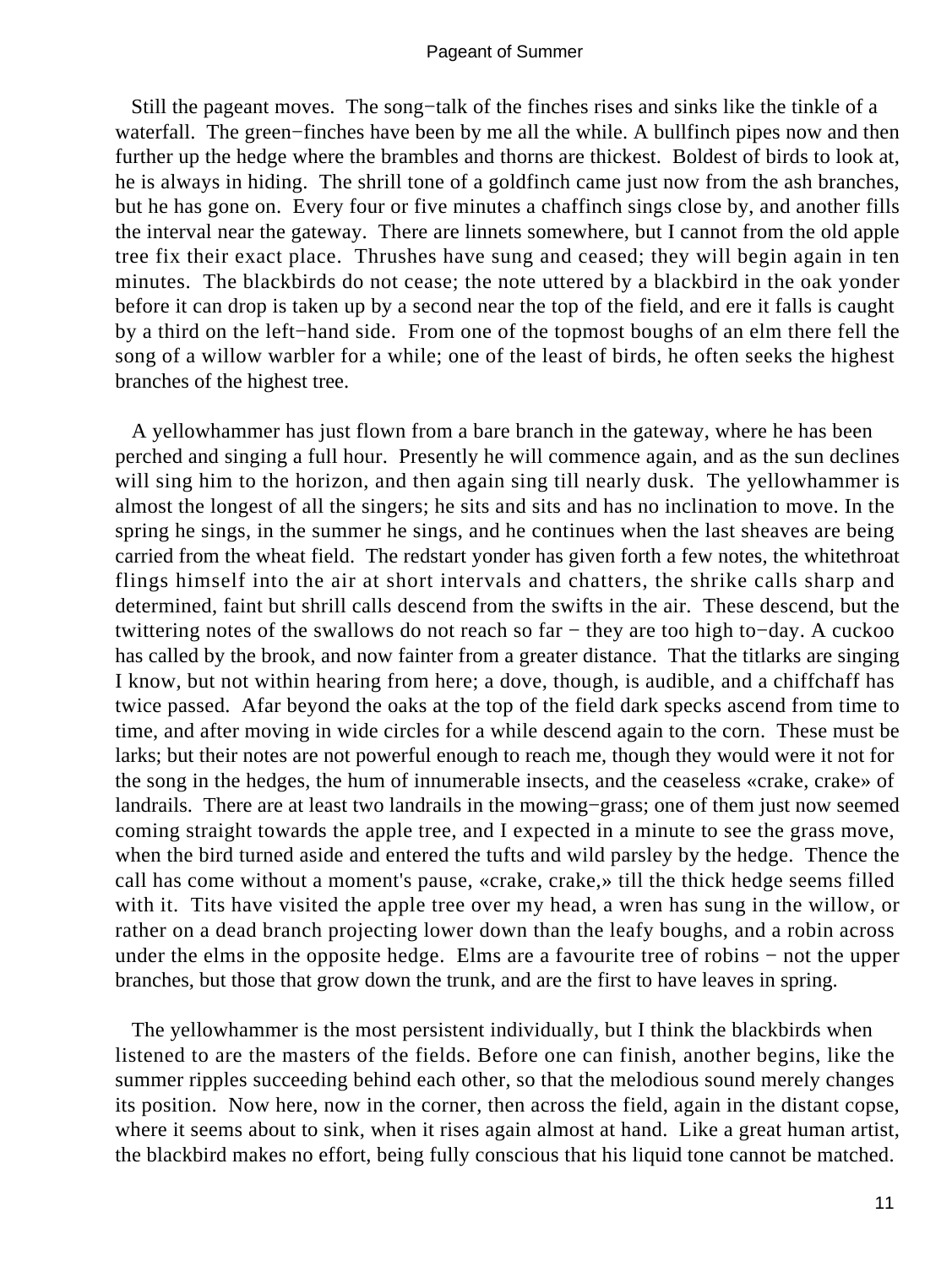He utters a few delicious notes, and carelessly quits the green stage of the oak till it pleases him to sing again. Without the blackbird, in whose throat the sweetness of the green fields dwells, the days would be only partly summer. Without the violet, all the bluebells and cowslips could not make a spring, and without the blackbird, even the nightingale would be but half welcome. It is not yet noon, these songs have been ceaseless since dawn; this evening, after the yellowhammer has sung the sun down, when the moon rises and the faint stars appear, still the cuckoo will call, and the grasshopper lark, the landrail's «crake, crake» will echo from the mound, a warbler or a blackcap will utter his notes, and even at the darkest of the summer night the swallows will hardly sleep in their nests. As the morning sky grows blue, an hour before the sun, up will rise the larks, singing and audible now, the cuckoo will recommence, and the swallows will start again on their tireless journey. So that the songs of the summer birds are as ceaseless as the sound of the waterfall which plays day and night.

 I cannot leave it; I must stay under the old tree in the midst of the long grass, the luxury of the leaves, and the song in the very air. I seem as if I could feel all the glowing life the sunshine gives and the south wind calls to being. The endless grass, the endless leaves, the immense strength of the oak expanding, the unalloyed joy of finch and blackbird; from all of them I receive a little. Each gives me something of the pure joy they gather for themselves. In the blackbird's melody one note is mine; in the dance of the leaf shadows the formed maze is for me, though the motion is theirs; the flowers with a thousand faces have collected the kisses of the morning. Feeling with them, I receive some, at least, of their fulness of life. Never could I have enough; never stay long enough – whether here or whether lying on the shorter sward under the sweeping and graceful birches, or on the thyme− scented hills. Hour after hour, and still not enough. Or walking the footpath was never long enough, or my strength sufficient to endure till the mind was weary. The exceeding beauty of the earth, in her splendour of life, yields a new thought with every petal. The hours when the mind is absorbed by beauty are the only hours when we really live, so that the longer we can stay among these things so much the more is snatched from inevitable Time. Let the shadow advance upon the dial − I can watch it with equanimity while it is there to be watched. It is only when the shadow is NOT there, when the clouds of winter cover it, that the dial is terrible. The invisible shadow goes on and steals from us. But now, while I can see the shadow of the tree and watch it slowly gliding along the surface of the grass, it is mine. These are the only hours that are not wasted – these hours that absorb the soul and fill it with beauty. This is real life, and all else is illusion, or mere endurance. Does this reverie of flowers and waterfall and song form an ideal, a human ideal, in the mind? It does; much the same ideal that Phidias sculptured of man and woman filled with a godlike sense of the violet fields of Greece, beautiful beyond thought, calm as my turtle−dove before the lurid lightning of the unknown. To be beautiful and to be calm, without mental fear, is the ideal of nature. If I cannot achieve it, at least I can think it.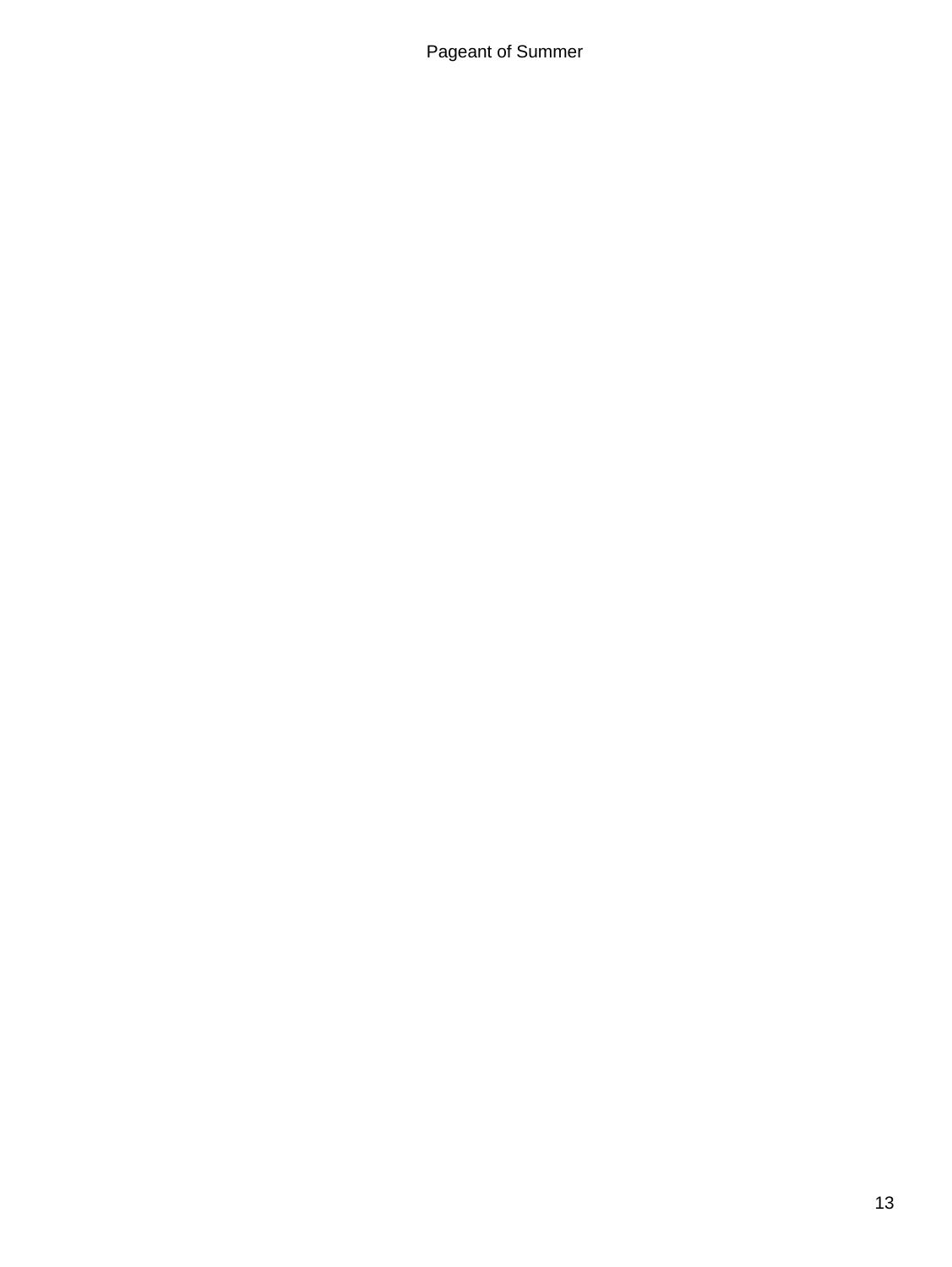# <span id="page-14-0"></span>**You are reading a Phoenix Edition:**

It was converted from clean and standard xhtml/xml files. It uses metatags to identify content, and other data. The available resources specific to each ebook format were used to give the reader a pleasant reading experience.

More detais available at Phoenix−Library.org website.

Any suggestion that helps us to improve these editions are welcome.

**The Phoenix−Library Team**